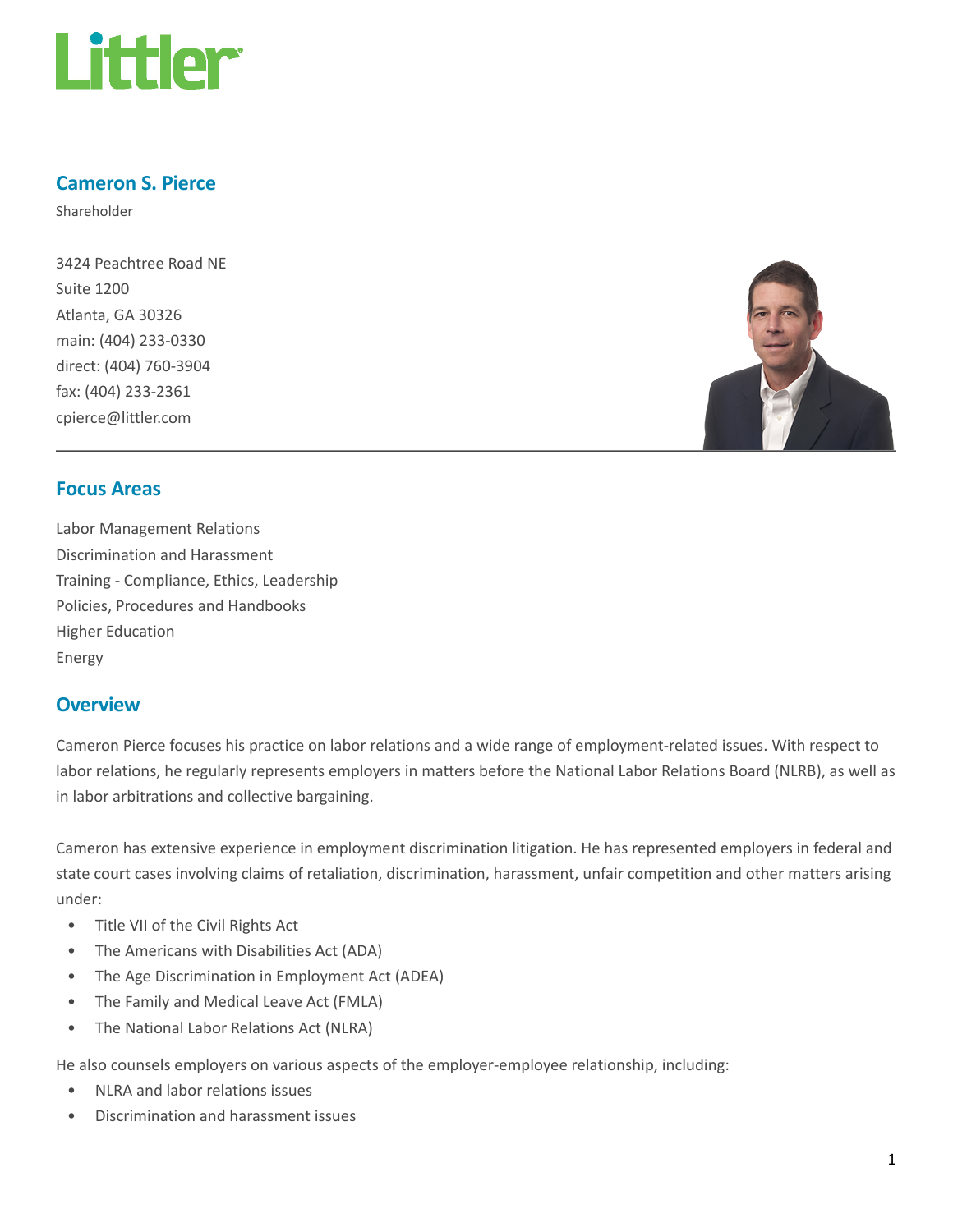

- ADA
- FMLA
- Performance management and termination
- The development and enforcement of personnel policies and procedures

Cameron previously served as the Office Managing Shareholder in Littler's Atlanta office for more than 10 years. Prior to joining Littler, he was an associate at another management labor and employment firm in Atlanta.

# Professional and Community Affiliations

- Director, Buckhead Coalition
- Member, Labor and Employment Section, State Bar of Georgia
- Member, Labor and Employment Section, Atlanta Bar Association

## Recognition

• Named, The Best Lawyers in America©, 2013-2022

## Education

J.D., University of North Carolina, 1990 B.S., Florida State University, 1985, cum laude

## Bar Admissions

Georgia

# **Courts**

- U.S. Court of Appeals, 11th Circuit
- U.S. Court of Appeals, 7th Circuit
- U.S. Court of Appeals, D.C. Circuit
- U.S. District Court, Northern District of Georgia
- U.S. District Court, Middle District of Georgia

# Publications & Press

Best Lawyers in America© 2022 Edition Honors More Than 240 Littler Lawyers

Littler Press Release August 19, 2021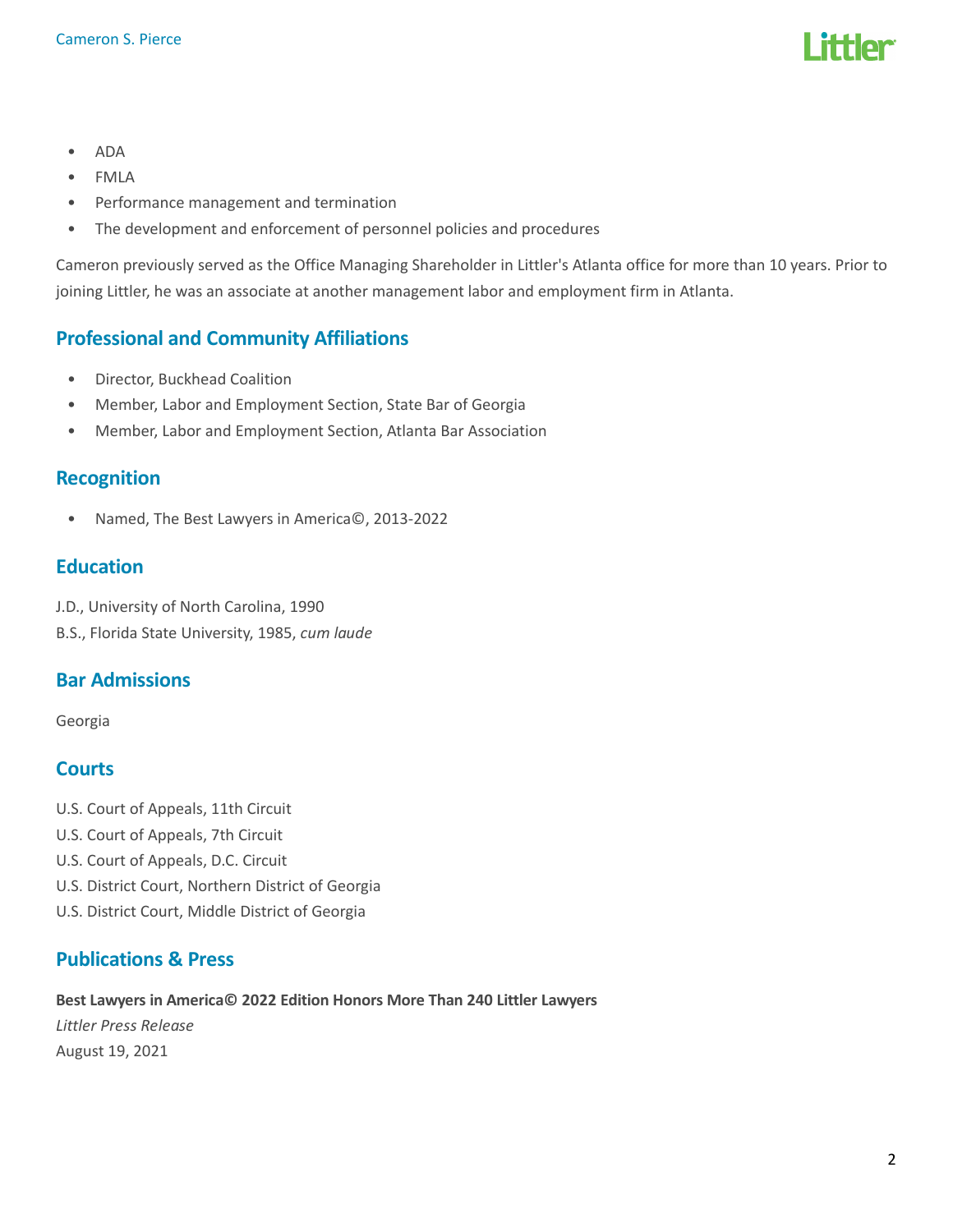

#### Best Lawyers in America© 2021 Edition Honors More Than 250 Littler Lawyers

Littler Press Release August 20, 2020

## Best Lawyers in America© 2020 Edition Honors More Than 200 Littler Lawyers; 14 Named Lawyer of the Year Littler Press Release August 15, 2019

#### Best Lawyers in America© 2019 Edition Honors More Than 200 Littler Lawyers

Littler Press Release August 15, 2018

## Best Lawyers in America© 2018 Edition Honors More Than 200 Littler Lawyers Littler Press Release August 17, 2017

### The Best Lawyers in America© Honors More Than 180 Littler Lawyers in Its 2017 Edition

Littler Press Release August 16, 2016

#### Littler Attorneys Recognized in the Best Lawyers in America© 2016 Edition

Littler Press Release August 18, 2015

#### Littler Attorneys Included in the Best Lawyers in America© 2015 Edition

Littler Press Release August 18, 2014

#### Littler Attorneys Named in Best Lawyers in America® 2014 Edition

Littler Press Release August 15, 2013

### Labor law crackdown to mark second Obama term

Atlanta Business Chronicle November 16, 2012

### Labor's agenda awaits President Obama, Congress

Atlanta Business Chronicle November 16, 2012